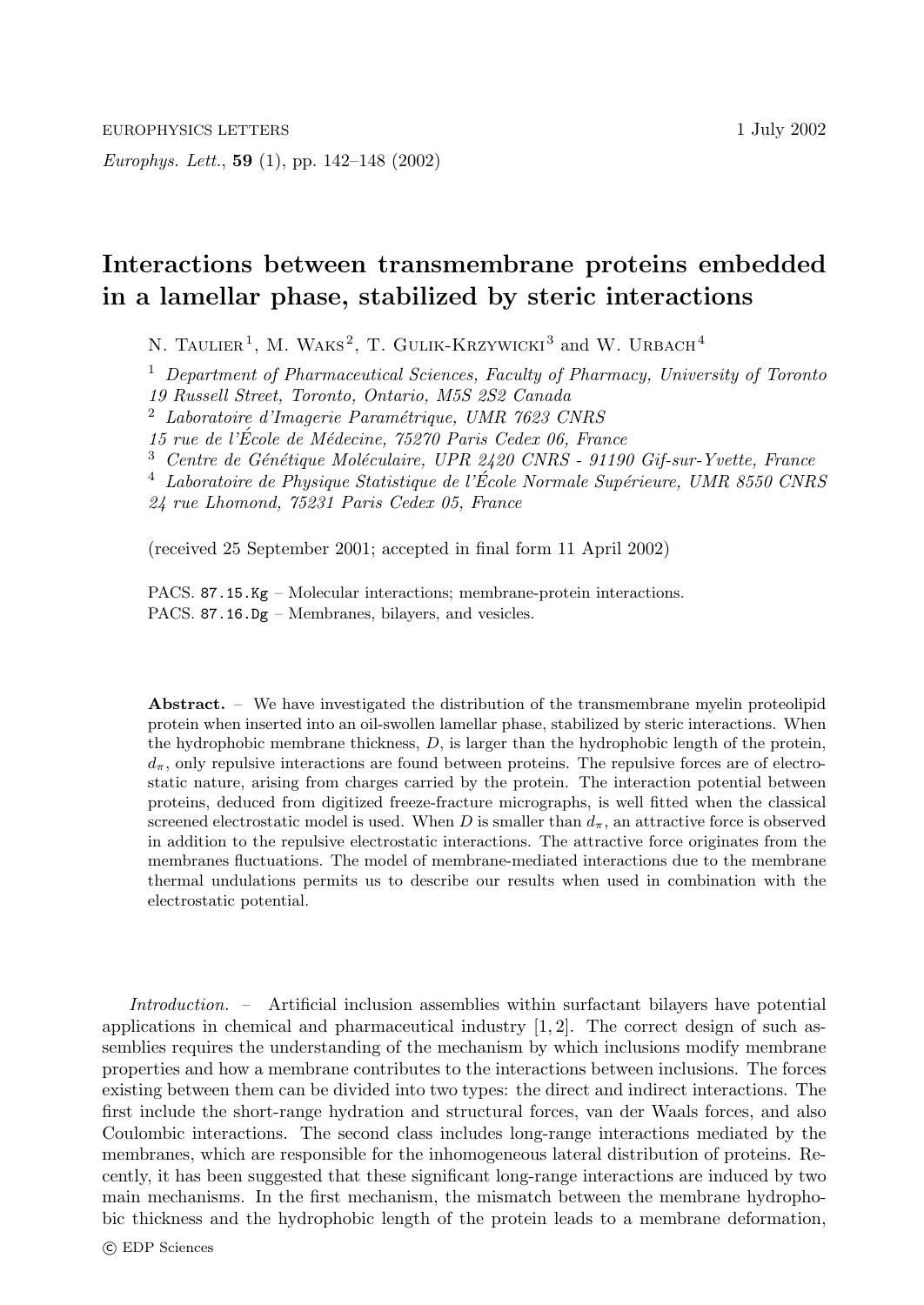

Fig. 1 – a) Schematic cartoons of the system; b) the top figure is for  $D < d_{\pi}$ , the bottom figure is for  $D>d_{\pi}$ . In the former case, the two monolayers of the membrane fluctuate cooperatively, whereas in the latter case we expect the two monolayers to fluctuate independently.

in the vicinity of the inclusion. The deformation originates from a perturbation of the constituting surfactant molecules around the inclusion, which tends to match its hydrophobic length (stretching or shortening, tilting or change in the molecular area). The membrane deformation induces lateral interactions between the inclusions, which have been theoretically described [3,4] and experimentally observed [5,6]. A second mechanism, which neglects the microscopic properties of the membrane, was first modeled by Goulian *et al.* [7] for a single membrane, and extended by Netz and Pincus [8] for a lamellar phase composed of a stack of membranes. According to these authors, thermal undulations of the membrane give rise to an interaction between the proteins, whose potential falls off as  $r^{-4}$  for a single membrane [7], whereas for a lamellar phase [8], the interaction potential exhibits Kelvin functions behavior [9], related to the rigidity and curvature coupling between the proteins. The first coupling always gives an attractive interaction, while the second one yields an undulating potential, repulsive at short scales. At longer distances, this interaction is larger than electrostatic and van der Waals interactions. In the present work, we report an experimental investigation about the interactions between transmembrane proteins embedded in highly fluctuating membranes, and we give evidence of the presence of attractive interactions due to the membrane thermal fluctuations.

We used a lamellar phase, composed of a stack of membranes, separated by water. Each membrane is formed by two monolayers of the nonionic surfactant  $C_{12}E_4$  (tetraethylene glycol dodecyl ether) surrounding a layer of dodecane. Oil-swollen membranes have been used in order to avoid interactions due to the membrane-protein mismatch. Indeed, in such a case, the surfactant molecules avoid changes in conformation, since the oil fills out the gap between the two monolayers, adapting the thickness of the membrane to the inclusion length (fig. 1). The oil-swollen bilayer has also the advantage to yield a weak membrane rigidity (of the order of 2  $k_BT$  [10]), ideal for the aim of this study. The lamellar phase used here  $(0.42 < \phi_s < 0.49$ ,  $0.18 < \phi_{\rm w} < 0.20$ , and  $\phi_{\rm d} = 1 - \phi_{\rm s} - \phi_{\rm w}$ , where  $\phi_{\rm s}$ ,  $\phi_{\rm w}$ , and  $\phi_{\rm d}$  are the volume fractions of surfactant, water, and dodecane, respectively) was far enough from the border of any phase transition in the phase diagram [11]. Moreover, we have checked that no macroscopic transition occurs, and all small-angle X-ray scattering (SAXS) experiments performed on each sample exhibited the well-characteristic peak of a lamellar phase, without additional peaks from another phase. This fact was again confirmed by freeze-fracture electron microscopy. The different dimensions of the lamellar phase were determined by SAXS. The interlamellar distance,  $d_{\rm B}$ , was determined from the position of the maximum of the first Bragg singularity. The membrane thickness,  $\delta$ , was calculated from the classical dilution law  $\delta = \phi_{\rm s} d_{\rm B}$ . The thickness of the water layer,  $\delta_w$ , was then  $\delta_w = d - \delta$ . Finally, the hydrophobic membrane thickness was  $D = \delta - 2 \times L_h$ , where  $L_h$  is the length of the polar head ( $\approx 8$  Å for C<sub>12</sub>E<sub>4</sub>).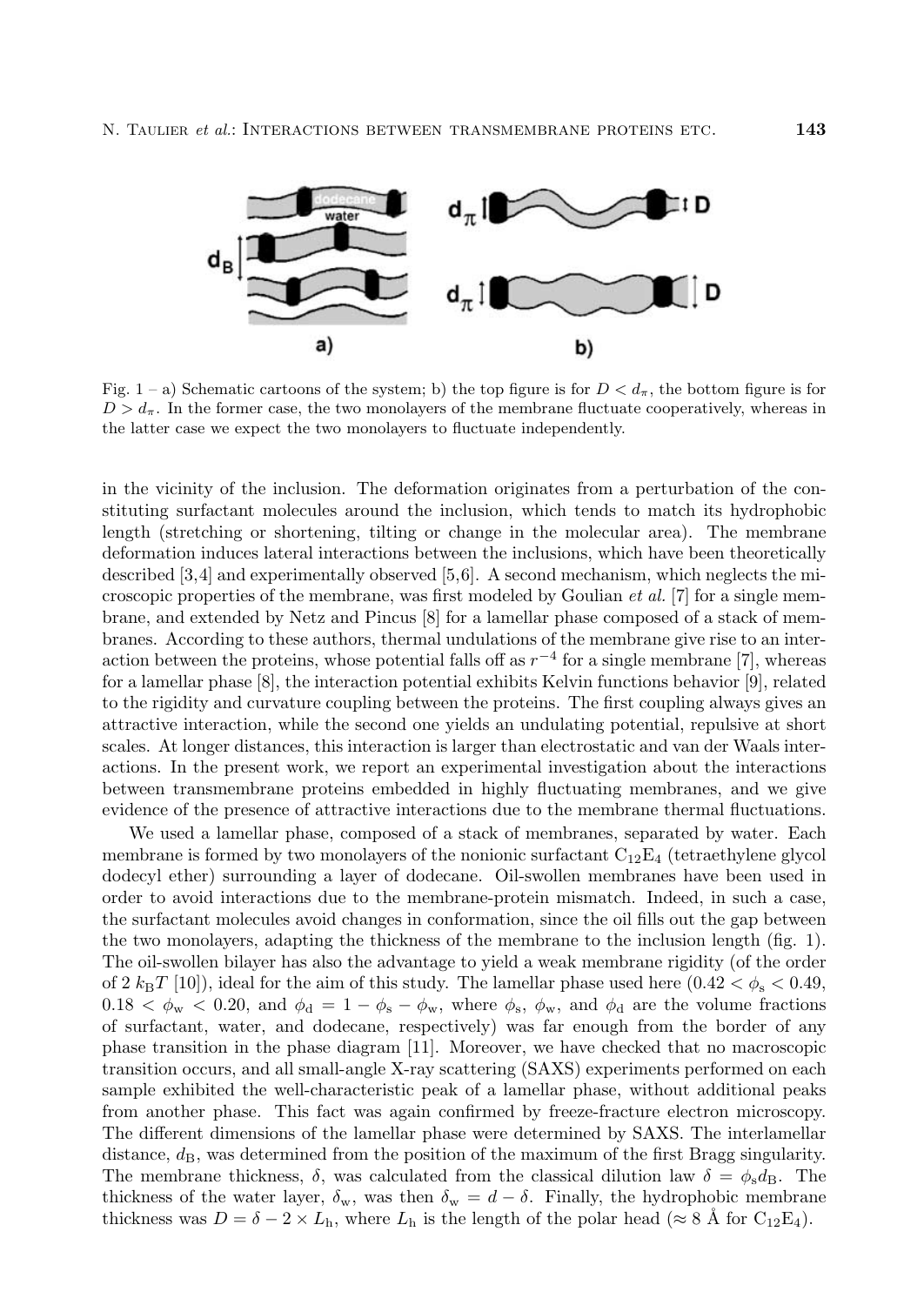

Fig. 2 – Two pictures extracted from the same micrograph for  $\rho_{\text{theo}} = 0.5 \times 10^{-3}$  nm<sup>2</sup> and  $D < d_{\pi}$ . The scale bar represents 34 nm and the little dots are proteins. a) In this picture, the membrane is characterized by a lack of flatness and  $\rho_{\exp} \ll \rho_{\text{theo}}$ ; b) the picture exhibits a flatness membrane with  $\rho_{\rm exp} \gg \rho_{\rm theo}.$ 

The transmembrane protein is the myelin proteolipid, extracted from bovine brain as described by Nicot *et al.* [12]. The proteolipid is a major transmembrane basic protein of myelin, involved in demyelinating diseases [13]. It consists of four hydrophobic  $\alpha$ -helices, connected by charged hydrophilic peptide segments. We have previously reported [14] that the protein is not denatured upon insertion into the nonionic lamellar phase: the helices are located inside the swollen hydrophobic part of the membrane, while the hydrophilic segments are solvated in water. Under the above experimental conditions, about 10 charged lipid molecules remain tightly bound to one protein [15].

The interaction potential between transmembrane proteins can be extracted from the distribution of proteins within the membrane  $[6,16]$ . To this end, we have digitized freeze-fracture electron microscopy micrographs of the membrane (fig. 2). Freeze-fracture experiments were performed as described previously [12]. We have investigated the distribution of the protein at two different membrane dimensions  $(D/d_\pi > 1$  or  $D/d_\pi < 1)$ , and at several protein densities (table I). At least four scanned images have been treated for each sample. Between 600 and 1500 proteins were found per image, depending on its size and its magnification.

From  $N<sub>S</sub>$ , the number of proteins on the membrane surface,  $S$ , determined from micrographs, we calculate the experimental overall surface density of proteins:  $\rho_{\exp} = N_S/S$ . Ns

Table I – Theoretical and experimental protein surface densities accompanied by the values of the hydrophobic membrane thickness, D, and the thickness of the polar layer,  $D_{\text{polar}} = d_{\text{B}} - D$ . The error on densities is about 10%. The hydrophobic length of the protein,  $d_{\pi}$ , equals 42 Å [17]. The last row is when water has been replaced by a brine solution of 20 mM NaCl.

| $\rm (\AA)$       | $D_{\rm polar}$<br>$\rm \Huge (A)$ | $\rho_{\rm exp}$<br>$(10^{-3} \text{ nm}^{-2})$ | $\rho_{\rm theo}$<br>$(10^{-3} \text{ nm}^{-2})$ | $\rho_{\rm exp}/\rho_{\rm theo}$ |
|-------------------|------------------------------------|-------------------------------------------------|--------------------------------------------------|----------------------------------|
| 49 ( $>d_{\pi}$ ) | 34                                 | 3.2                                             |                                                  | 0.8                              |
| 46 ( $>d_{\pi}$ ) | 31                                 | 1.5                                             |                                                  | 1.5                              |
| 38 ( $d_{\pi}$ )  | 28                                 | 2.8                                             | 0.9                                              | 3.1                              |
| 38 ( $d_{\pi}$ )  | 28                                 | $^{1.6}$                                        | 0.5                                              | 3.2                              |
| 38 ( $d_{\pi}$ )  | 28 (20 mM NaCl)                    | 2.1                                             | 0.5                                              | 4.2                              |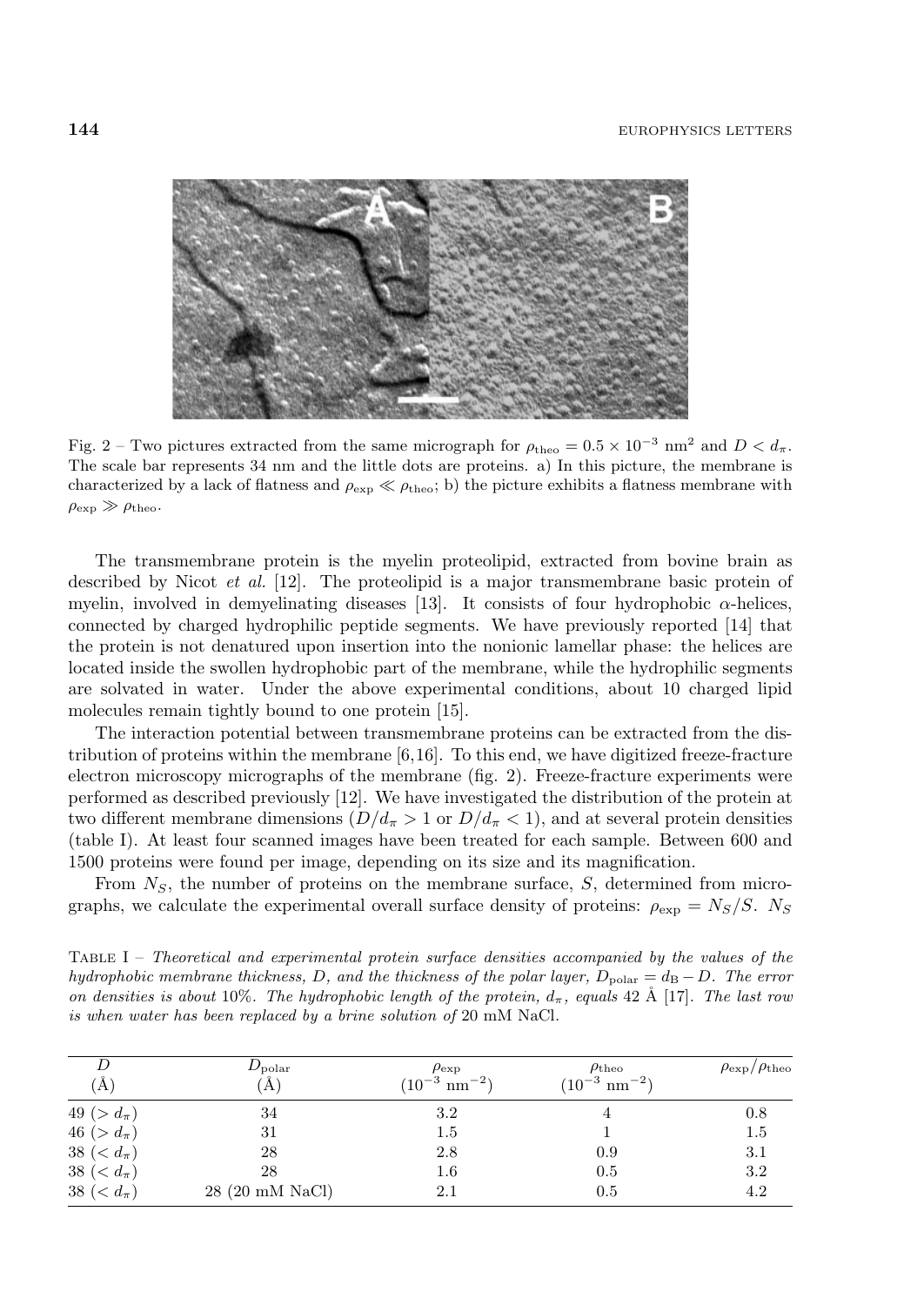can be compared to the "theoretical" density, obtained from the relationship:  $\rho_{\text{theo}} = \frac{N_V}{V/d_B}$ , where  $N_V$  is the number of proteins inserted in the lamellar phase. V is the volume and  $\tilde{d}_B$ is the Bragg distance of the lamellar phase (fig. 1). This "theoretical" density represents the case of a homogeneous distribution of proteins on the overall membrane surface. Inspection of the ratio  $\rho_{\rm exp}/\rho_{\rm theo}$  listed in table I shows that  $\rho_{\rm exp} \approx \rho_{\rm theo}$  when  $D > d_{\pi}$ , whereas  $\rho_{\rm exp} \gg \rho_{\rm theo}$  when  $D < d_{\pi}$ . Specifically, for a similar "theoretical" density,  $\sim 10^{-3}$  nm<sup>-2</sup>, an experimental density of the same order is found  $(1.5 \times 10^{-3} \text{ nm}^{-2})$  when  $D > d_{\pi}$ , whereas an experimental density three times larger  $(2.8 \times 10^{-3} \text{ nm}^{-2})$  is found when  $D < d_{\pi}$ . Conversely, an experimental density of  $\sim 1.5 \times 10^{-3}$  nm<sup>-2</sup> is achieved with twice less proteins  $(\rho_{\text{theo}} = 0.5 \times 10^{-3} \text{ nm}^{-2})$  when  $D < d_{\pi}$  than for  $D > d_{\pi}$  ( $\rho_{\text{theo}} = 10^{-3} \text{ nm}^{-2}$ ).

From these observations, we conclude that only repulsive interactions take place between proteins when  $D > d_{\pi}$ . Indeed, repulsive interactions homogeneously spread the proteins on the membrane. Conversely, we conclude that a sum of attractive and repulsive interactions takes place when  $D < d_{\pi}$ , leading to a phase transition. Indeed, the attractive interaction gathers the proteins in high-density regions ( $\rho_{\rm exp} \gg \rho_{\rm theo}$ ), and leaves others regions with a low density of proteins,  $\rho_{\rm exp} \ll \rho_{\rm theo}$ . Additionally, no aggregation is observed in the highdensity regions because of the presence of repulsive interactions. Figure 2 shows such regions of low and high densities obtained from freeze-fracture micrographs when  $D < d<sub>\pi</sub>$ . However, to achieve our treatment, we have selected only flat parts of the micrographs, which correspond to the highest protein density regions.

The interaction potential,  $u(r)$ , between proteins was derived from the radial correlation function  $g(r)(1)$ , which measures the probability of finding a second protein at a distance  $r$  from a given one. The method consists in solving the system composed of the Ornstein-Zernike [18] equation  $g(r) - 1 = c(r) + \rho_{\exp} \int c(r') [g(r - r') - 1] dr'$ , and the Percus-Yevick equation [19]  $c(r) = g(r)(1 - e^{\frac{u(r)}{k_BT}})$ . Note that we have got the same results as presented hereafter when the hypernetted chain equation [20] is used instead of the Percus-Yevick equation. The numerical solutions were obtained using the algorithm of Lado [20].

Figures 3a) and b) show two distribution functions,  $g(r)$ , and two interaction potentials,  $u(r)$ , respectively, for both cases  $D>d_{\pi}$  and  $D< d_{\pi}$  when the same concentration of proteins is used (*i.e.* for the same theoretical density  $\rho \approx 10^{-3}$  nm<sup>-2</sup>).

Recall that for  $D > d_{\pi}$  we have concluded that only repulsive interactions occur between the proteins from the fact that  $\rho_{\exp} \approx \rho_{\text{theo}}$ . Since charges are carried by the myelin proteolipid, a protein-lipid complex, we expect screened repulsive electrostatic interactions between them. To confirm the presence of repulsive electrostatic interactions, we have replaced water by brine in one sample where both attractive and repulsive interactions are present (for  $D < d_{\pi}$ ) and  $\rho_{\rm exp} = 0.5 \times 10^{-4}$ ). When 20 mM NaCl was added to water of the lamellar phase, an increase of the surface density of proteins,  $\rho_{\rm exp}$ , was observed (from 1.6 to 2.1 × 10<sup>-3</sup> nm<sup>-2</sup>, see table I). For a higher salt concentration  $(> 100 \text{ mM})$ , myelin proteolipid precipitation was observed, indicating that attractive interactions have superseded electrostatic repulsive forces, leading to aggregates. Therefore, the experimental potential  $u(r)$  should contain the electrostatic potential  $e\psi(r)$ , the solution of the Poisson-Boltzmann (PB) equation. In the Debye-Hückel (DH) approximation,  $|e\psi| \leq k_B T$ , the PB equation is simply  $\Delta \psi = \lambda_D^{-2} \psi$ , where  $\lambda_D$  represents the Debye length [21]. Although the DH approximation is not strictly valid for small values of r, when the experimental interaction potential becomes of the order of a few  $k_BT$ , it can provide nevertheless a good approximation. Moreover, the solution  $e\psi(r)$ 

<sup>(&</sup>lt;sup>1</sup>)Experimentally  $g(r)$  cannot be measured exactly, but the function  $g(r, r + \delta r)$  which is the ratio of the surface density of proteins located on an annulus  $S_{\text{ann}}(r, r + \delta r)$  between r and  $r + \delta r$ , to the overall mean density particle,  $\rho_{\text{exp}}$  can.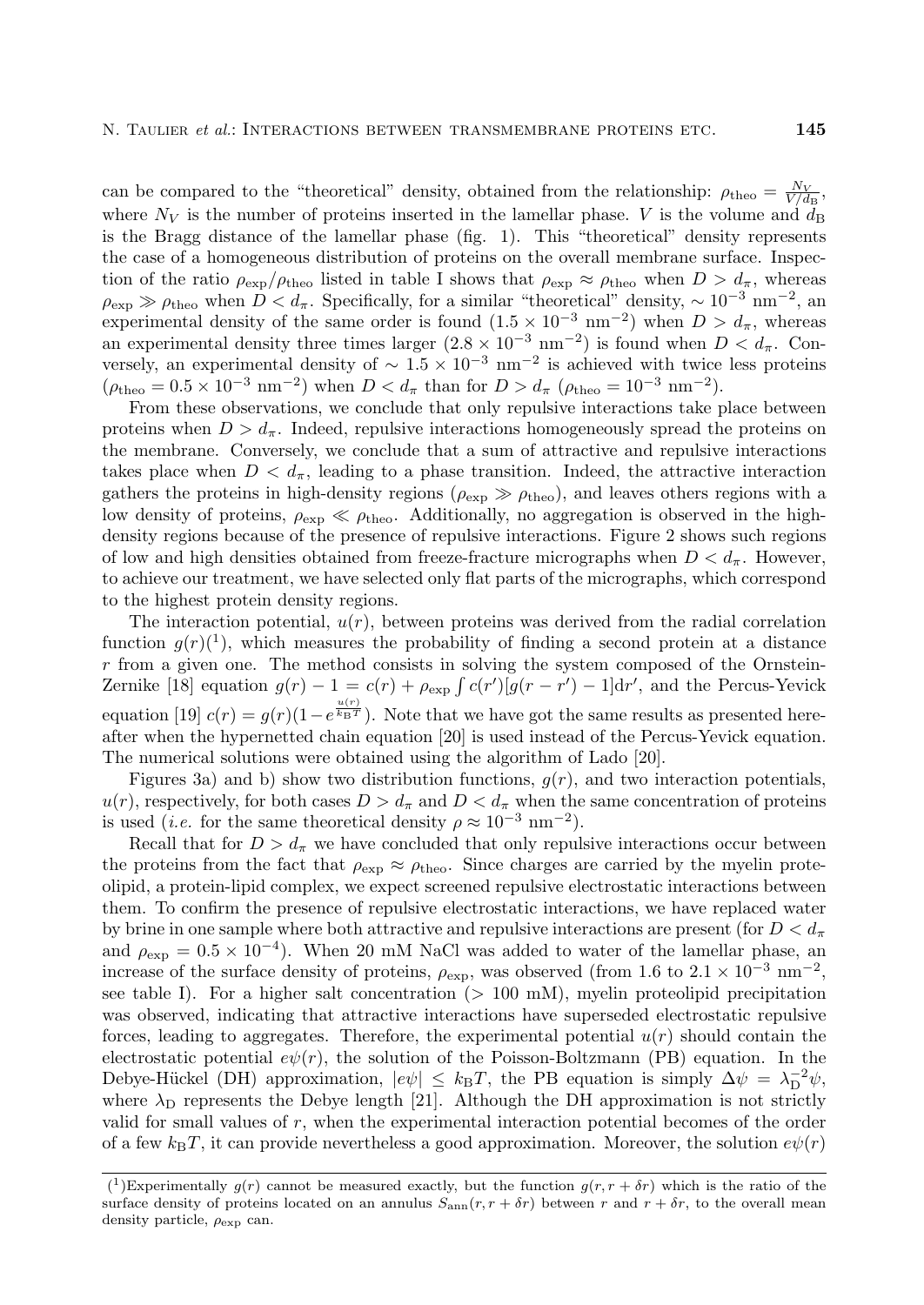

Fig. 3 – a) Distribution functions  $g(r)$  for  $D>d_\pi$  (thin line) and for  $D< d_\pi$  (thick line). b) Interaction potentials  $u(r)$  for  $D>d_{\pi}(\bullet)$  and for  $D< d_{\pi}(\circ)$ . The thin line is the best fit using the electrostatic potential  $e\psi$  while the thick line is the best fit using the potential  $(e\psi + u_{\text{mf}})$  (see text). All curves are derived from the same concentration of proteins (*i.e.*  $\rho_{\text{theo}} \approx 10^{-3}$  nm<sup>-2</sup>), but for  $D > d_{\pi}$ ,  $\rho_{\rm exp} \approx \rho_{\rm theo}$ , whereas for  $D < d_{\pi}$ ,  $\rho_{\rm exp} \approx 3 \times \rho_{\rm theo}$ .

depends on the dimensionality. For a two-dimensional system (when the water layer thickness is zero in our case) it has been shown that  $\psi(r)$  decays algebraically [22]. Since an exponential decay  $\psi(r)$  is experimentally observed for the purely repulsive case, *i.e.*  $D > d_{\pi}$ , this is a proof that a two-dimensional model is not appropriate to describe our system. Our system must rather be considered as a confined three-dimensional system. Consequently, we have used the classical three-dimensional solution to fit our data:  $\psi(r) = \frac{\psi_0}{e} \frac{2r_p}{r} e^{-\frac{(r-2r_p)}{\lambda_D}}$ , where  $r_p$  is the radius of the protein. We used  $r_p$ ,  $\psi_0$ , and  $\lambda_D$  as free parameters in our fits. For  $D > d_\pi$ , the electrostatic solution perfectly fits the experimental interaction potential (fig. 3a)).

Recall now that for  $D < d<sub>\pi</sub>$ , we have previously drawn conclusions on to the presence of attractive forces in addition to repulsive interactions from the fact that the freeze-fracture micrographs exhibit regions wiht high and low densities of proteins. Additionally, we observe that, for  $D < d_{\pi}$ , all interaction potentials cannot be correctly fitted by an exponential or algebraic curve (fig. 3b)). Recall that the lamellar phase is stabilized by steric interactions [23], meaning that the membrane fluctuations are the dominant forces. It has been demonstrated by Goulian *et al.* for a single membrane and then by Netz and Pincus for a lamellar phase that membrane fluctuations induce indirect attractive interactions between the proteins. Thus, for  $D < d_{\pi}$ , we have fitted all our experimental potential with the sum of the electrostatic potential,  $e\psi$ , and the potential,  $u_{\text{mf}}$ , derived by Netz and Pincus. We observed that all our interactions potentials were well fitted by  $(e\psi + u_{\rm mf})$  when  $D < d_{\pi}$  (see fig. 3b)). The potential,  $u_{\text{mf}}$ , depends on the perturbation in rigidity,  $\kappa_0 + \delta \kappa$ , and curvature,  $c_0 + \delta c$ , due to the protein, where  $\kappa_0 \approx 2k_BT$  is the rigidity of the membrane, and  $c_0$ , the spontaneous curvature of the membrane, which is unknown:

$$
u_{\rm mf}(r) = -\frac{a^4 \delta \kappa^2 k_{\rm B} T}{2} \left[ \frac{1}{\pi \kappa_0 \xi_{||}^2} kei \left( \frac{\sqrt{2}(r - 2r_{\rm p})}{\xi_{||}} \right) \right]^2 - \frac{a^4 \delta c^2}{\pi \xi_{||}^2} kei \left( \frac{\sqrt{2}(r - 2r_{\rm p})}{\xi_{||}} \right) ,\qquad(1)
$$

where  $\xi_{\parallel}$  is a correlation length as defined in ref. [8];  $a^2 = \pi r_p^2$  is the surface area of the protein;  $kei(r)$  is a Kelvin function [9]. Considering  $\delta\kappa$ ,  $\delta c$ ,  $r_p$ , and  $\xi_{\parallel}$  as free parameters, we found approximatively that  $\delta \kappa \approx 25 \pm 8k_{\text{B}}T$ ,  $\delta c \approx 1 \pm 0.5$  nm<sup>-1</sup> and  $\xi_{\parallel} \approx 5 \pm 2$  nm, which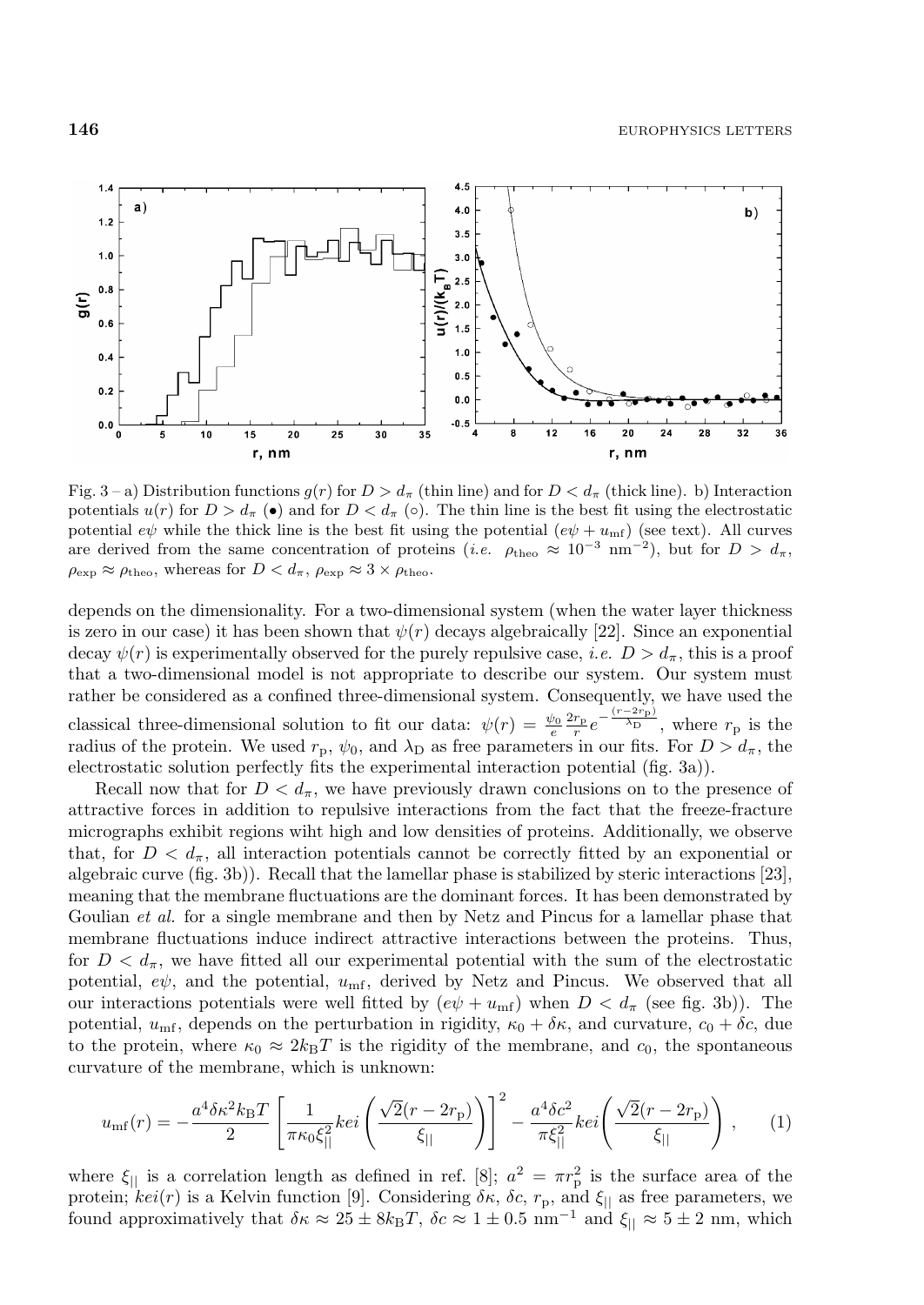

Fig. 4 – The linear variation of the Debye length,  $\lambda_D$ , vs.  $1/\sqrt{C_P}$  indicates that the ions are brought by the proteins.  $\blacktriangle$  is for  $D>d_{\pi}$ ;  $\blacktriangleright$  is for  $D < d_{\pi}$  and by taking into account the membrane-mediated interactions.

are reasonable values for the myelin proteolipid under study. Note that  $r<sub>p</sub>$  is the same value in  $e\psi$  and  $u_{\text{mf}}$  and the fits gave approximatively the value  $2 \times r_{\text{p}} \approx 4.4 \pm 0.4$  nm.

One also should note that the addition of attractive and repulsive interactions does not lead to a well-defined minimum, corresponding to the mean distance between two proteins (fig. 3b)). The experimental potential is simply altered compared to the electrostatic repulsive potential. This observed characteristic is well predicted by the model of Netz and Pincus. In contrast, for  $D>d_{\pi}$ , we do not observe the presence of attractive interactions. Since membrane fluctuations are still the dominant force stabilizing the lamellar phase, we suggest that increasing the membrane thickness of the oil-swollen bilayer decouples the fluctuation of each monolayer of the membrane (see fig. 1b)). Since the fluctuations of the two monolayers are no longer cooperative, the fluctuations of the membrane become weaker, leading to the disappearance of the attractive forces, which are completely overcome by the repulsive ones.

Finally, fig. 4 displays the values of the Debye length,  $\lambda_D$ , obtained by fitting the experimental potential by  $e\psi$  when  $D>d_{\pi}$  and  $e\psi + u_{\text{mf}}$  when  $D < d_{\pi}$ . The small values of the Debye length are in favor of a significant number of screening ions. These values are also smaller than the distance between two neighbor polar layers. This means that the screening is achieved within a polar layer, and that the neighbor polar layers do not participate in the screening. Since surfactant molecules are nonionic and the presence of ions in water is low, we expect these ions to be brought by the protein. Indeed, we observed in fig. 4 that the variation of  $\lambda_{\rm D}$  is linear to  $1/\sqrt{C_{\rm p}}$ , where  $C_{\rm p}$  is the molar volume concentration of protein in water (with the imposed condition  $\lambda_D = 0$  when  $C_p \longrightarrow \infty$ ). The Debye length  $\lambda_D$  is also related to ion concentration  $C = (\alpha/\lambda_D)^2$ , with  $\alpha = 0.304$  for a 1:1 electrolyte in water [21]. We found that the number of ions brought per protein,  $Q = C/C_p$ , is 3.

In conclusion, we have shown that repulsive electrostatic forces are always present in our samples, and are due to charges carried by the proteins. Specifically, we have shown that the addition of salt decreases the strength of the repulsive interactions, and in the purely repulsive case, that the experimental potential is perfectly fitted by the classical screened electrostatic potential. Additionally, the values found for the Debye length are consistent with that we know of the protein. Moreover, the presence of electrostatic interactions may explain the absence of aggregation, observed with the same proteins acting as molecular clips between surfactant lamellae, described by Taulier *et al.* [10]. This is despite the prediction of existing models [24, 25], which do not take into account such interactions.

We have further shown the existence of an attractive interaction when  $D < d_{\pi}$ , from the